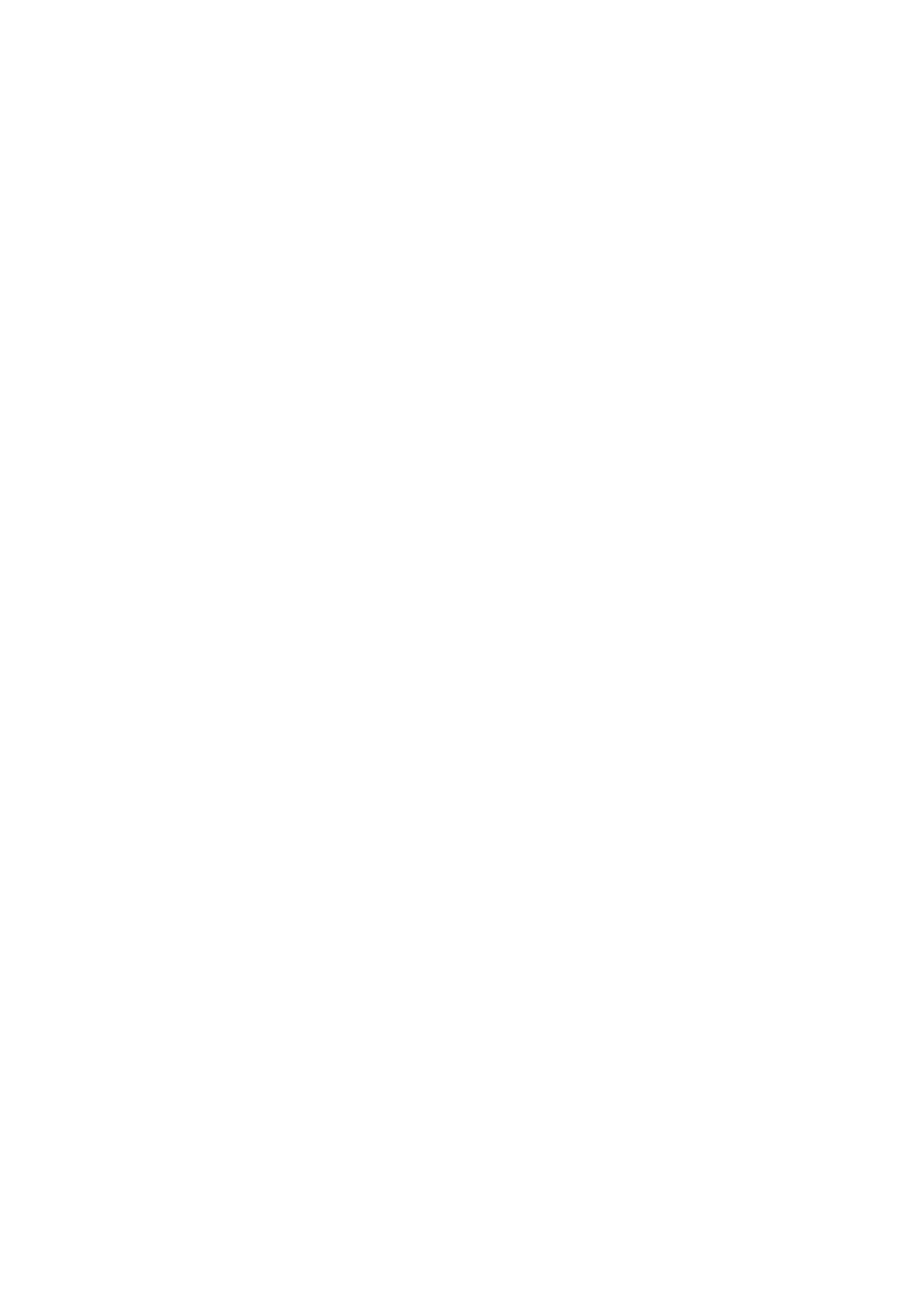| Index                          |                |  |
|--------------------------------|----------------|--|
| Art Appreciation               | $\mathbf{1}$   |  |
| Art Appreciation 2             | $\mathbf{1}$   |  |
| Books, Group B                 | 3              |  |
| Books, Group C                 | 3              |  |
| Bridge, Improvers              | $\overline{4}$ |  |
| Camera Club                    | 20             |  |
| <b>Classical Guitar</b>        | 16             |  |
| Computer Group                 | 6              |  |
| Computing Group - Tablets etc  | 6              |  |
| Craft and Craic 1              | $\mathbf{1}$   |  |
| Craft and Craic 2              | $\overline{2}$ |  |
| <b>Creative Writing</b>        | 3              |  |
| Dancing - Int Folk Dancing     | 16             |  |
| Film Club                      | $\overline{2}$ |  |
| <b>French Conversation</b>     | 12             |  |
| French conversation - advanced | 12             |  |
| French Lower Intermediate      | 12             |  |
| French Parlons Francais 1      | 13             |  |
| French Parlons Français 2      | 13             |  |
| French Self Help Intermediate  | 13             |  |
| French-Contemporary Literature | 14             |  |
| Gardening                      | $\overline{7}$ |  |
| Gardening Group - All Hands    | 8              |  |
| Genealogy, Intermediate        | 11             |  |
| Genealogy, Mixed               | 11             |  |
| <b>General Meetings</b>        | 17             |  |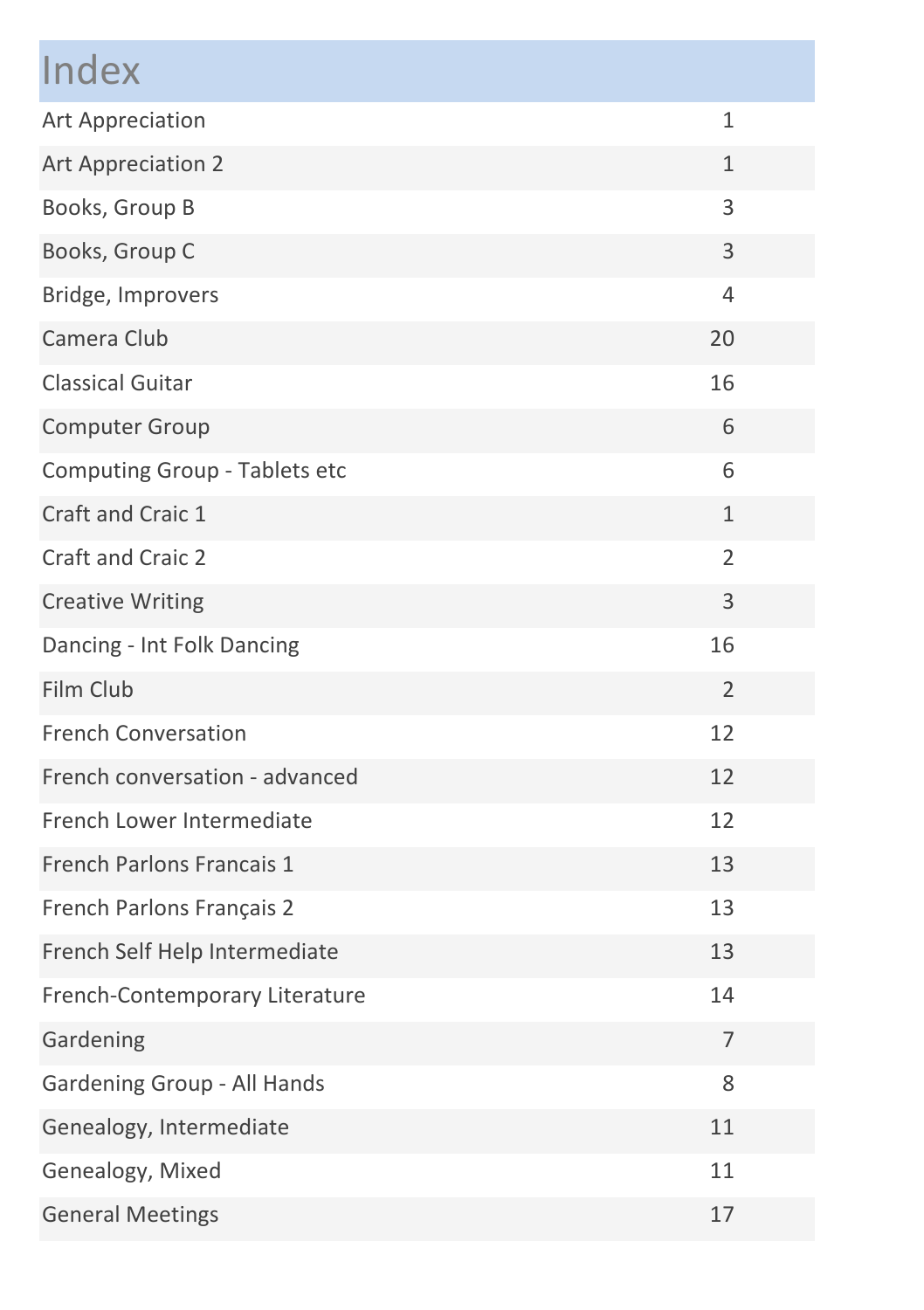| <b>German Intermed Conversation 1</b> | 14             |
|---------------------------------------|----------------|
| <b>German Intermed Conversation 2</b> | 14             |
| Golf 18 Monday                        | 8              |
| Golf 18 Thursday                      | $\mathsf 9$    |
| Golf 9 Hole                           | 9              |
| <b>Golf Lessons</b>                   | 10             |
| <b>Golf Society</b>                   | 10             |
| History - World History               | 11             |
| <b>History for Pleasure</b>           | 11             |
| History Through Biography             | 12             |
| <b>Italian Conversation</b>           | 14             |
| Italian Conversation (Tuesday)        | 15             |
| Keep Fit                              | 10             |
| Literature - Shakespeare              | 4              |
| <b>Local Visits</b>                   | 18             |
| Lunch Group                           | 7              |
| Mahjong (a)                           | 5              |
| Mahjong (c)                           | 5              |
| Mathematics                           | 15             |
| Music Appreciation, Classical         | 16             |
| Music, 60s music, Jazz                | 17             |
| <b>Outings By Public Transport</b>    | 18             |
| Painting, Watercolour                 | 2              |
| Painting, Watercolour Club A          | $\overline{2}$ |
| Painting, Watercolour Club B          | 3              |
| Philosophy                            | 19             |
| Play Reading Group 1                  | 20             |
| Play Reading Group 2                  | 21             |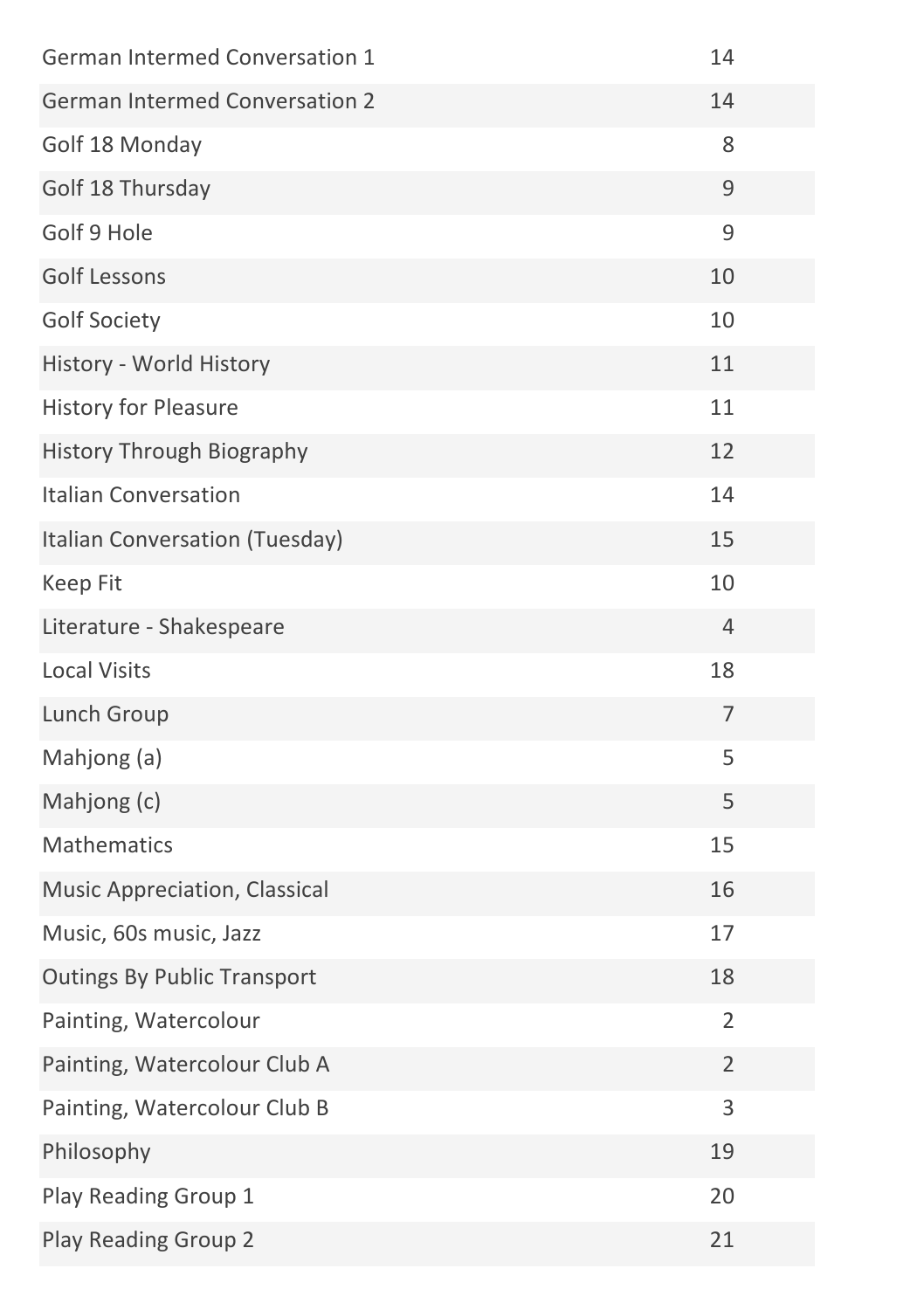| Poetry                       | $\overline{4}$ |
|------------------------------|----------------|
| Psychology                   | 19             |
| Rambles                      | 10             |
| Science and Technology       | 16             |
| Shakespeare - Hidden Meaning | $\overline{4}$ |
| Singing - Memory Singers     | 17             |
| Singing for fun              | 17             |
| <b>Social Studies</b>        | 20             |
| Spanish Advanced             | 15             |
| Spanish Intermediate         | 15             |
| Sunday Lunch Group 1         | 7              |
| <b>Table Tennis</b>          | 5              |
| <b>Theatre Group</b>         | 18             |
| <b>Wider Horizons</b>        | 19             |
| Wine Appreciation Group      | 7              |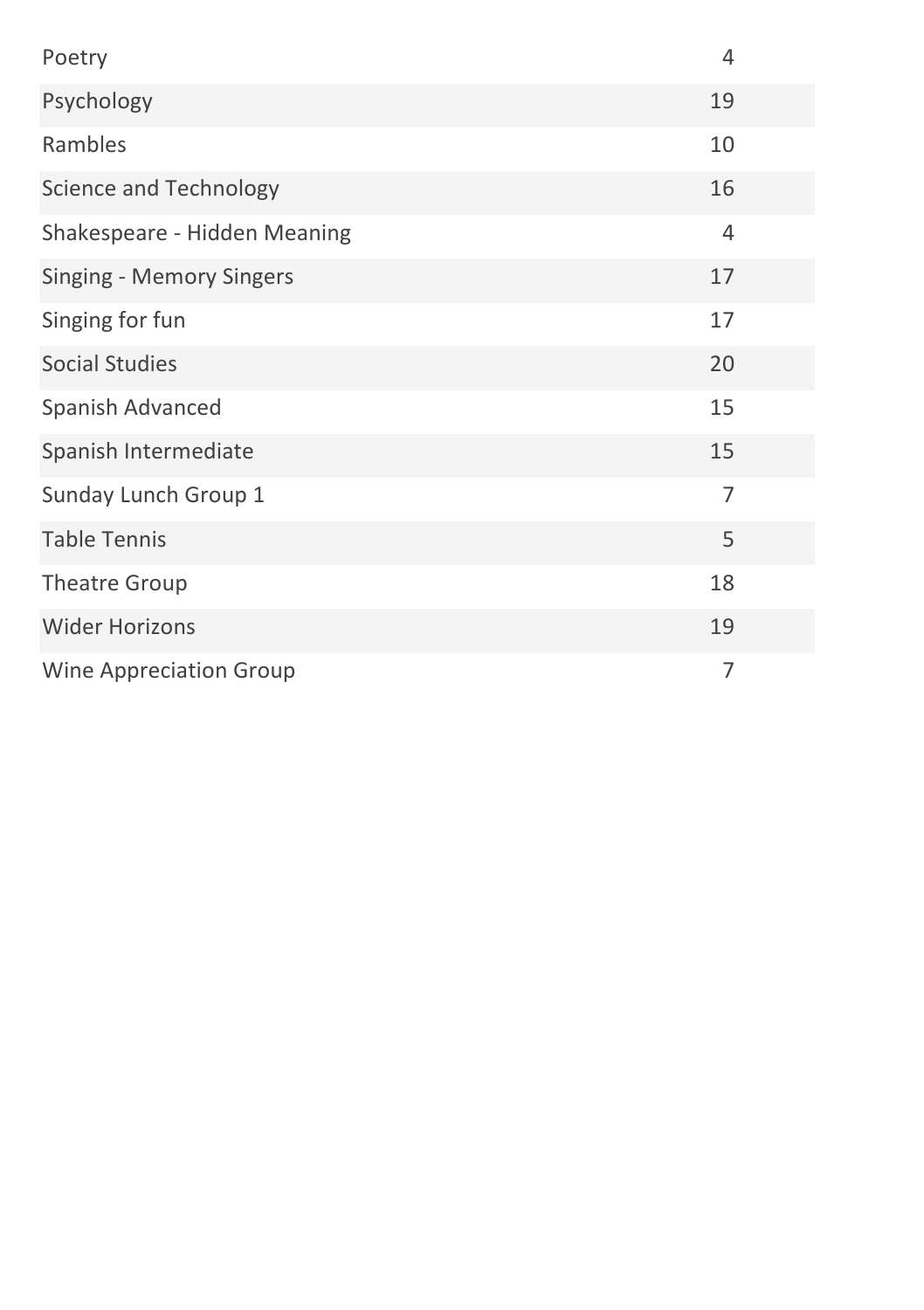## Interest Groups

## Arts And Crafts

## Art Appreciation

The programme is set each term and covers various aspects of the visual arts including painting, sculpture. For details of current program see Beacon Calendar for U3A Bromley.

Fortnightly, normally 1st & 3rd Wednesday on Zoom

zoom-online 10:30 to 11:45

## Art Appreciation 2

Currently one presentation each fortnight where we view large images of artworks and sometimes show a video. See U3A Bromley Beacon program.

zoom-online Normally fortnightly, 1st and 3rd Tuesday at 2pm 14:00 to 15:30

## Craft and Craic 1

If you have a craft that's portable and would like to while away a Tuesday

Member Home morning in a convivial setting, this group is for you. Based on the 'Knitand Natter' idea, this is 'Craft and Craic' (Craic, pronounced Krak from the Irish meaning an enjoyable social activity; a good time). Monthly on First Tuesday 10:30 to 12:30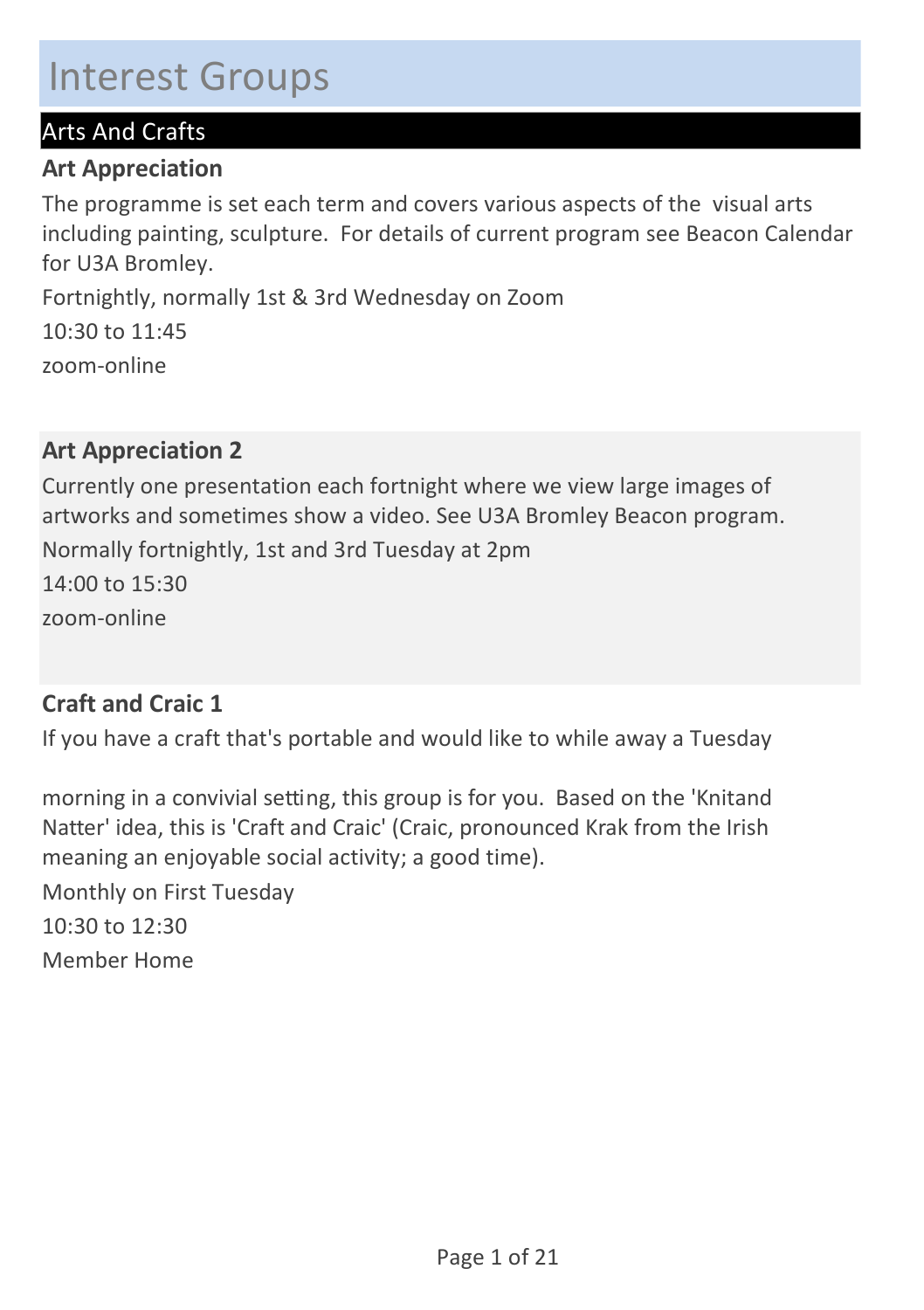## Craft and Craic 2

If you have a craft that's portable and would like to while away a Tuesday

morning in a convivial setting, this group is for you. Based on the 'Knitand Natter' idea, this is 'Craft and Craic' (Craic, pronounced Krak from the Irish meaning an enjoyable social activity; a good time).

Member Home Monthly on Third Monday  $10:30$  to  $12:30$ 

## Film Club

A friendly discussion oriented group looking at some of the key concepts of analysing cinema. Ideal for those amateur film critics or anyone who simply enjoys a good movie.

Zoom-hybrid Wednesdays until Spring 2022 10:00 to 11:30

#### Painting, Watercolour

This group is for all abilities, and offers help and advice for all who enjoy painting, from beginners upwards.

5th Floor Bromley Central Library Mondays fortnightly 10:00 to 12:00

## Painting, Watercolour Club A

URC Beckenham These are two groups for those who enjoy painting together Monday weekly 14:00 to 16:00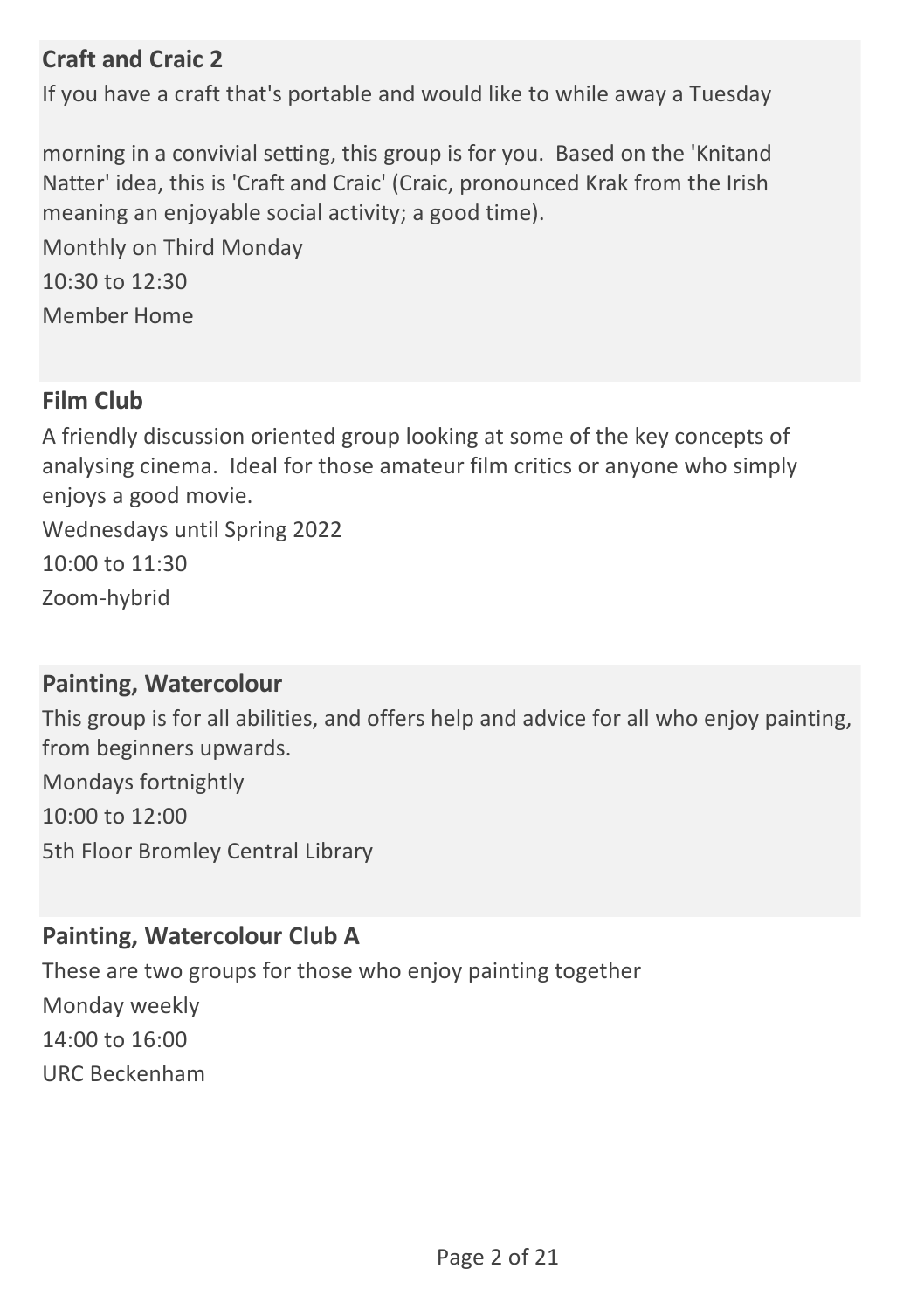## Painting, Watercolour Club B

5th Floor Bromley Central Library This is a group for those who enjoy painting watercolour. Monday fortnightly 10:00

## Books & Literature

#### Books, Group B

Contemporary fiction. To introduce modern authors whose books will provoke a good discussion.

2nd Friday monthly

10:00

Member Home

#### Books, Group C

Usually contemporary fiction. We are a fairly informal group and there is always lively discussion. At the meeting members agree on a book for the following month and make suggestions for further reading.

Member Home 3rd Thursday Monthly 14:00 to 15:30

#### Creative Writing

Richmal Crompton Pub The group does not have a teacher but meets once a month share what they have written, inviting feedback and discussion. Topics to write about are chosen by the group. Monthly Friday 10:00 to 12:00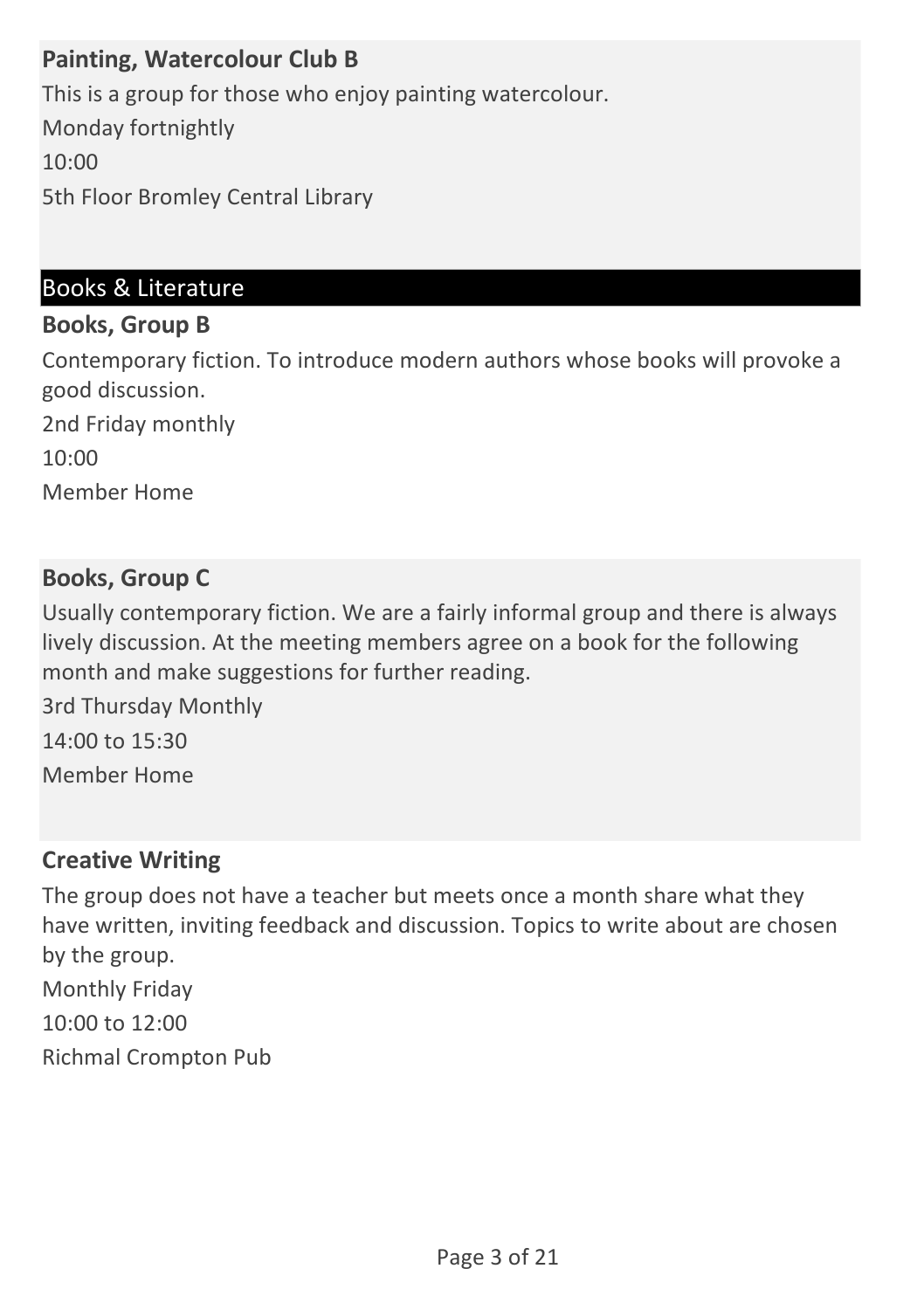## Literature - Shakespeare

Member Home This well established group reads the works of Shakespeare. You can take part in the greatest works of the English language without learning a line. 2nd & 4th Wednesday fortnightly 14:05

#### Poetry

A small group studying poetry of accepted merit. A new poet or theme is chosen each month.

Member Home 2nd Tuesday monthly 10:00

## Shakespeare - Hidden Meaning

Informal, friendly discussion of Shakespeare plays. We watch a DVD as a starting point. Occasional trips to The Globe.

Member Home Third Wednesday of each month 10:00 to 12:00

## Cards & Games

#### Bridge, Improvers

Chicago - A variety of bridge which does not require you to come with a partner. You will be made welcome at this small and friendly group.

URC Bromley Friday weekly 13:30 to 16:00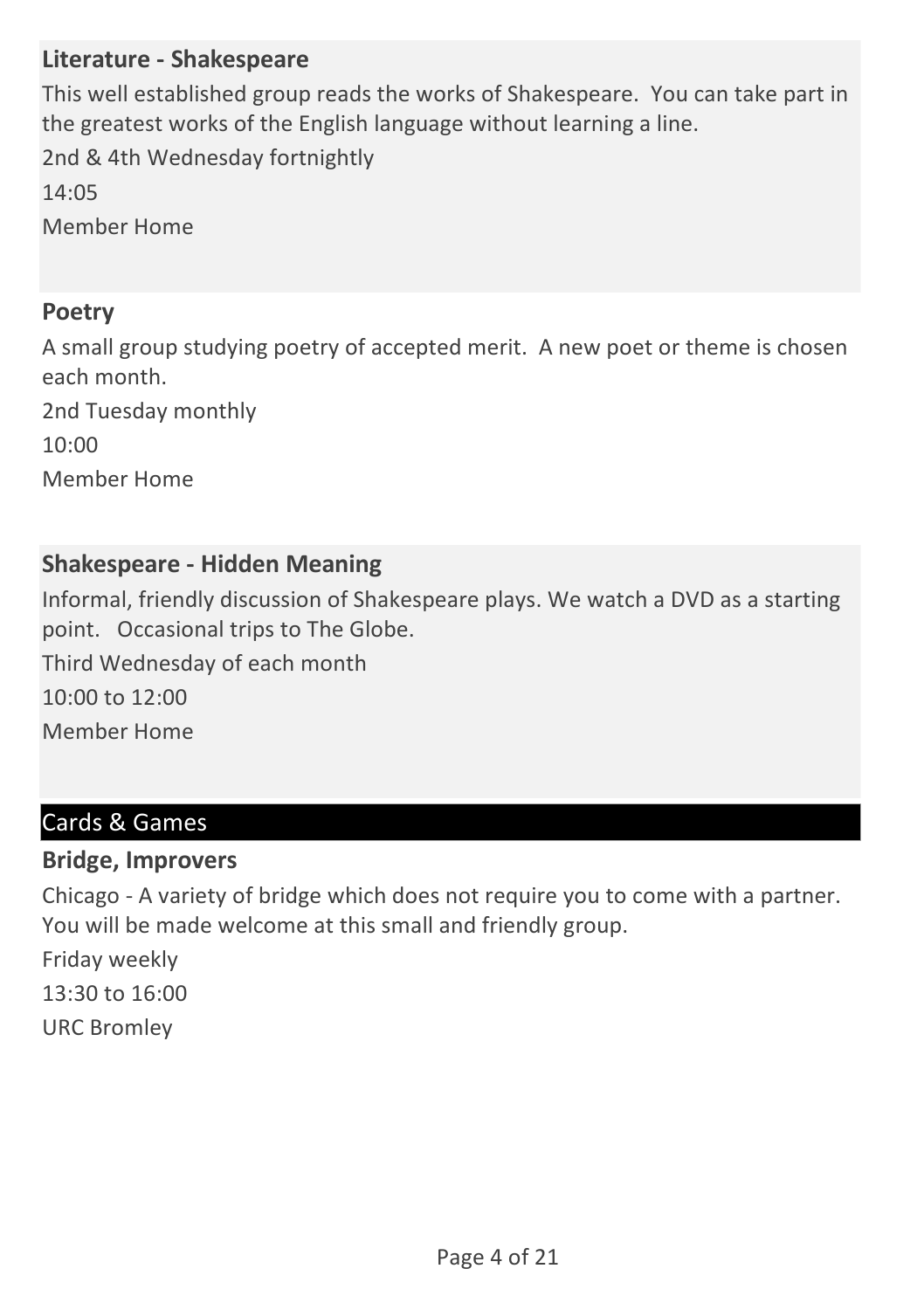## Mahjong (a)

Member Home 1st Monday of the Month 14:00 to 16:00

## Mahjong (c)

Member Home Two separate groups aim to teach and enjoy the game. Currently without a leader (RJ: 29/10/21) 4th Thursday 14:00

## Table Tennis

Holy Trinity Church Practice, no tuition. New members with experience welcome. Currently held at Holy Trinity Church, Leonard Road, SE20 7LX Monday weekly 12:15 to 14:00

## Computing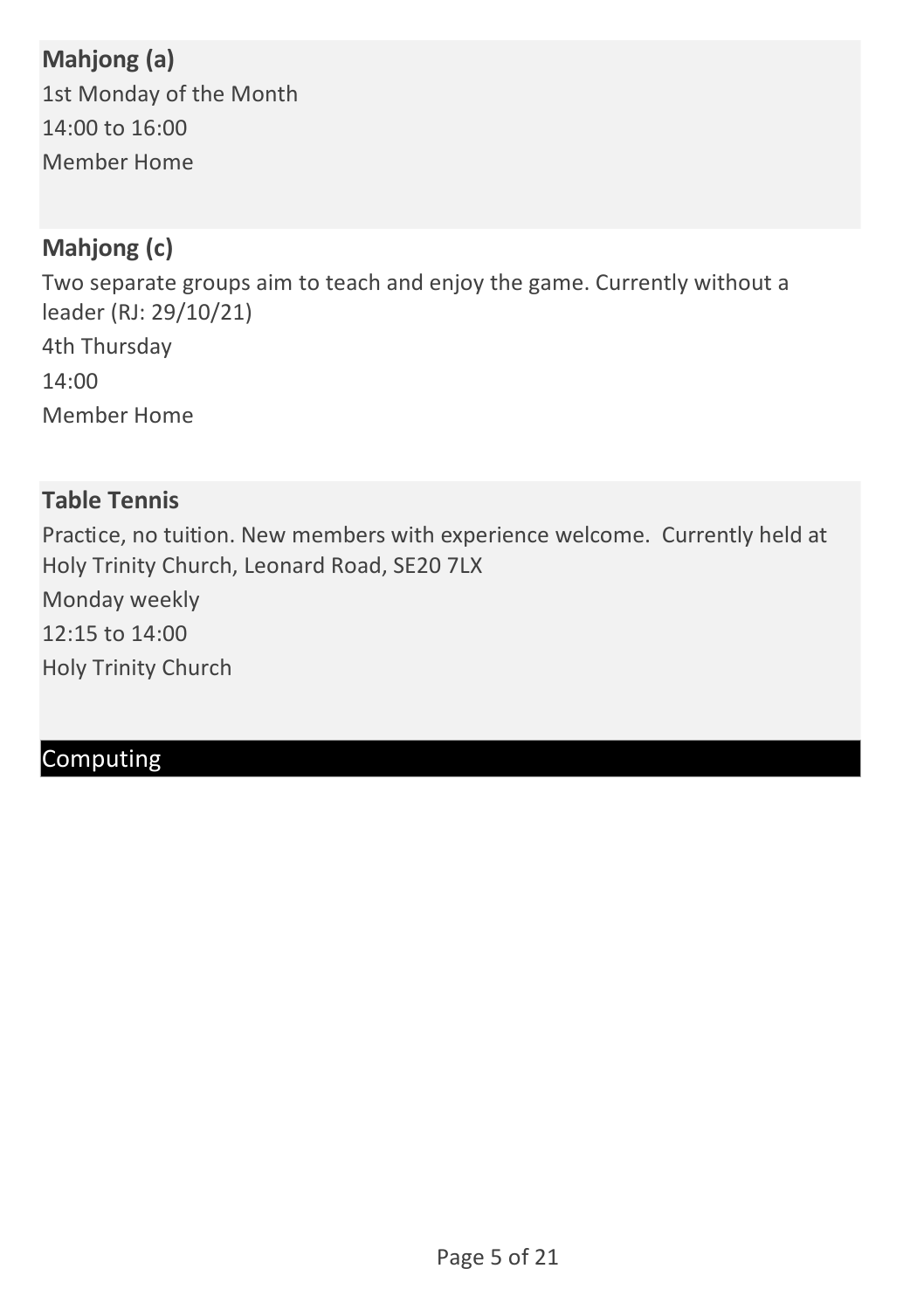## Computer Group

To promote awareness of the use of computers in the home environment, discuss general and specific hardware and software, and developments in Windows and Information Technology. Each month, we hold an Open Forum, where members can bring their problems, interests and questions. On the alternate Mondays, a formal topic is presented by the Group Leader, or another member, and the session is usually supported by a set of written Notes on the topic. Meetings at Oakley House, Bromley Common, are likely to resume later in 2022 when conditions allow, for those who wish to attend in person. Zoom hybrid meetings will be set up for those who wish to remain distant. Please refer to the detailed schedule. Until further notice all meetings will be held via Zoom.

zoom-online 2nd & 4th Mondays monthly 10:00 to 12:00

## Computing Group - Tablets etc

The Group operates as an informal drop-in mutual support meeting for anyone wanting to learn (more) about their tablet/phone/laptop or contemplating buying one. We meet at 10.00 in the Richmal Crompton pub opposite Bromley South station on the first and third Monday of each month (Covid restrictions permitting). The way it works: Any U3A member can attend as often or rarely as they please. There are no fees and coffee is available at a moderate cost. The success of the group depends on a few more experienced and knowledgeable members willing to come along and help. Interested?

Approximately Fortnightly - See Schedule 10:00 to 12:00

Richmal Crompton Pub

## Food And Wine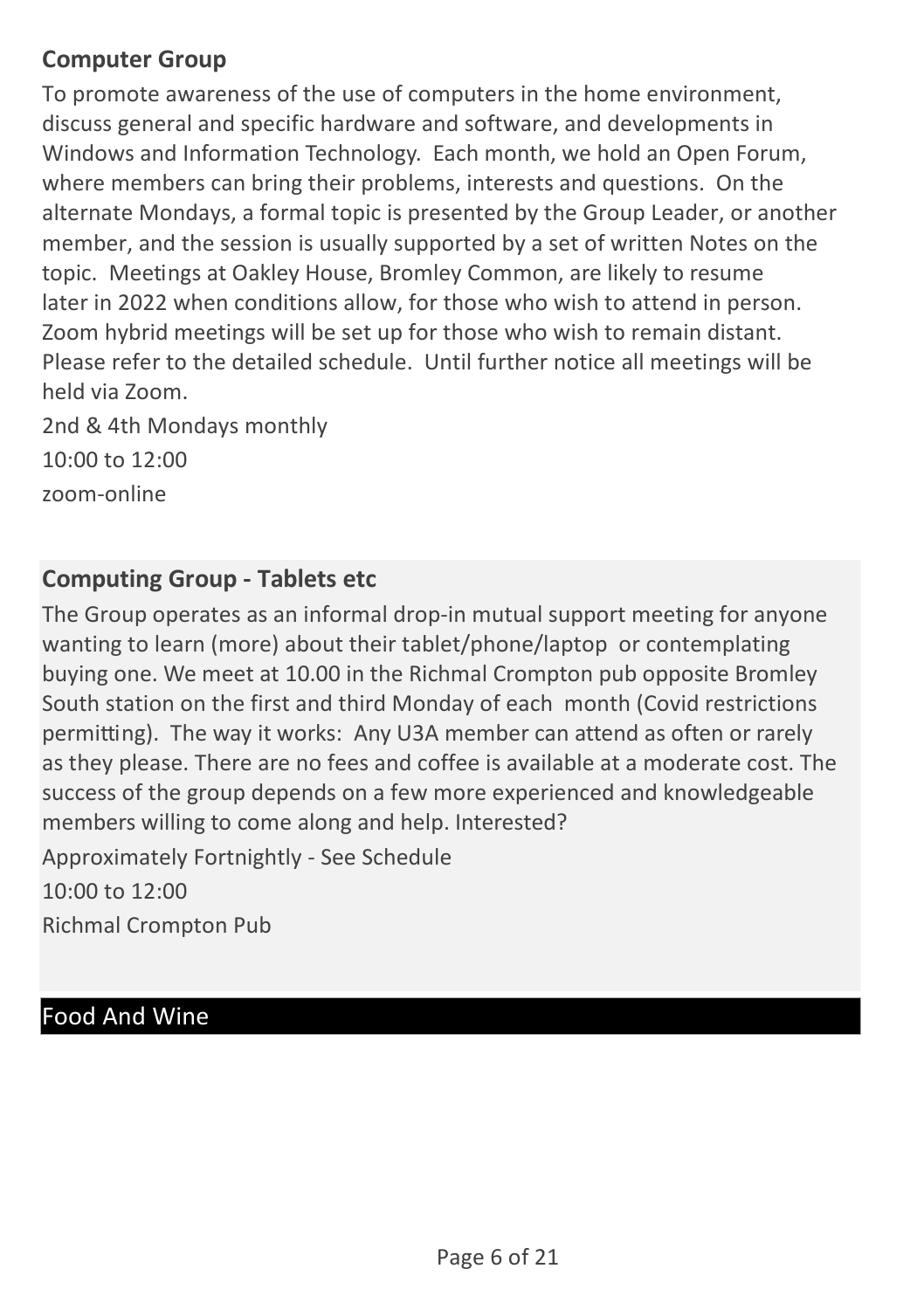## Lunch Group

meet at various local restaurants for friendly social contact in a convivial atmosphere

Various Locations

## Sunday Lunch Group 1

Various Locations meet at various local restaurants for friendly social contact in a convivial atmosphere. 1st Sunday monthly 12:30 to 16:00

## Wine Appreciation Group

Member Home Meeting at members houses to explore wine for enjoyment. The tastings are run according to member's wishes and are a shared exploration of themes e.g. supermarket bargains, hidden European gems, English vineyards on the up, etc. Last Friday monthly 19:15 to 21:45

## Gardening

#### **Gardening**

St Marks Church Hall Various speakers and visits are arranged. 1st Wednesday monthly-not Jan, July, Aug. 14:30 to 16:00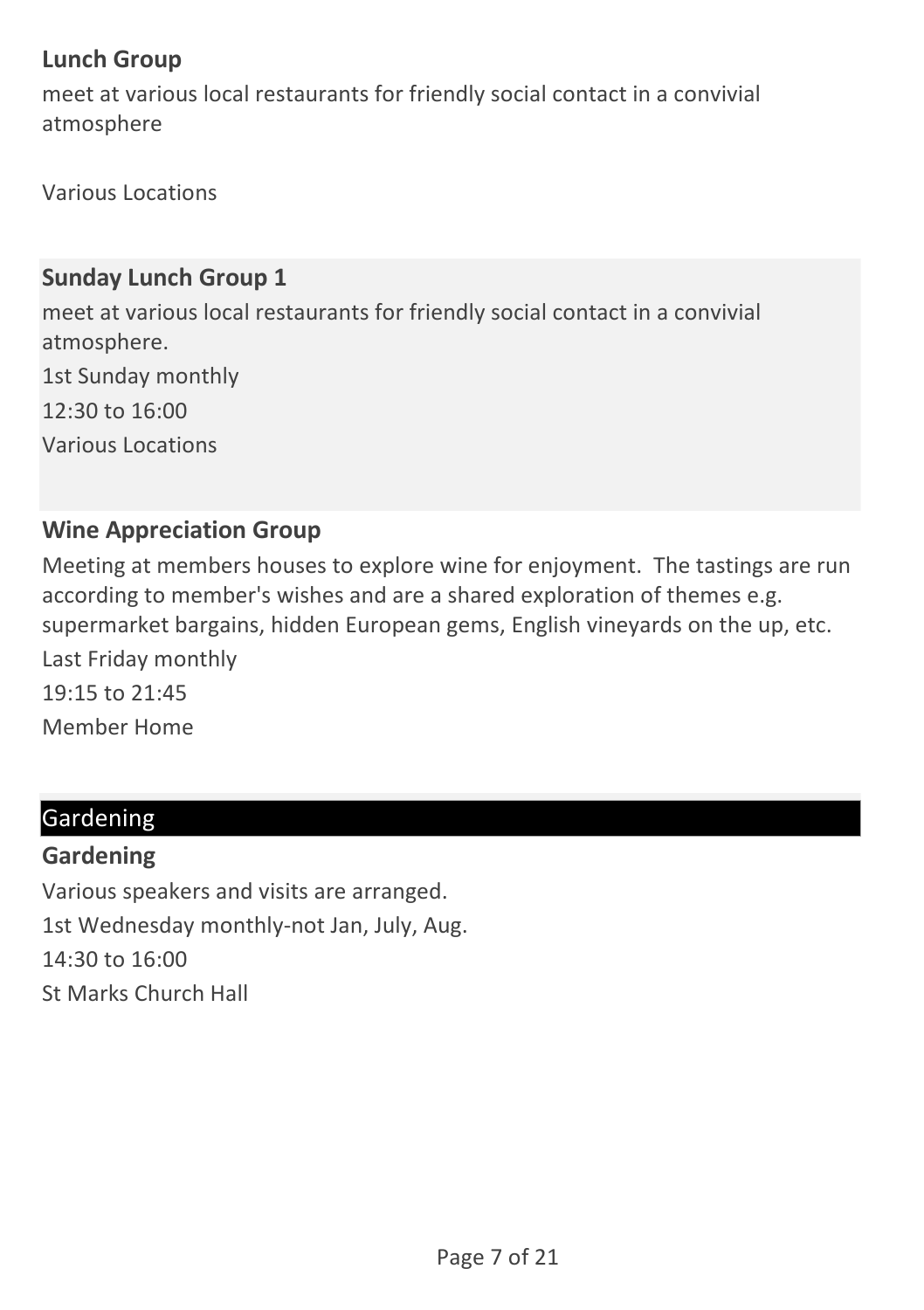## Gardening Group - All Hands

We are holding Zoom meetings but various outings are planned for Spring 2022.

New members are welcome even if they do not join in on Zoom as they will be sent a copy of the pictures and topics used in the Zoom meetings. All members are welcome to send in photos or queries for the group to discuss.

Various Locations Alternating Zoom meetings Tues 4.30 with outings 16:30 to 17:45

## Golf

## Golf 18 Monday

Monday Group Leaders: change according to a schedule which is distributed to members with dates and venues. Start and end times may differ depending on the course and tees booked. We play all year round, mainly on alternate Mondays but with some extra weeks. All standards and both sexes are welcome, from club golfers to near beginners, and we have had from 6 to 12 players each week for 18 holes. Members choose weekly which courses and dates they want to play and book in when prompted. We are lucky in the number of golf courses in the Bromley area and so vary the experience by selecting from:- Addington Court, Birchwood Park, Chelsfield Lakes, Cherry Lodge, Darenth Valley, Farleigh, High Elms, Lullingstone Park, North Downs, Orpington Golf Centre (Cray Valley), Pedham Place, Selsdon Park (Hotel), & Woldingham. Other courses may feature if they have suitably cheap offers.

You do need your own clubs (and a bag), and to be able to get yourself to the course. Otherwise, the only cost is for the round, approximately £18 to £25 for 18 holes (pensioners' rates where possible). The co-ordination / admin is all done by email, so these days you only need a Smartphone or a Tablet to send/receive emails.

Mainly alternate Mondays except bank holidays

10:00 to 14:30

Various Local Golf Courses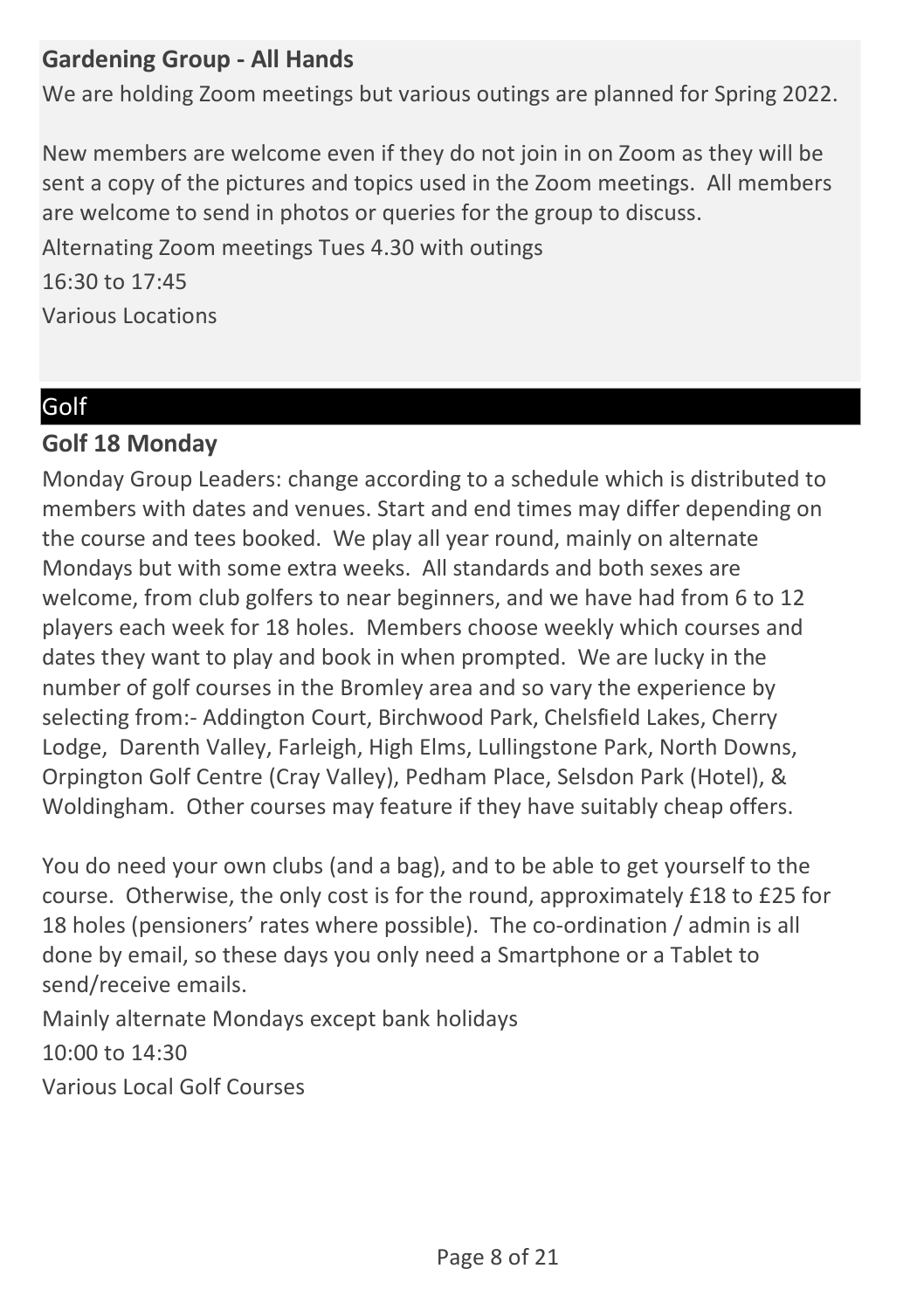## Golf 18 Thursday

Thursday Group Leaders: various according to schedule. See the schedule distributed to members for dates and venues. Start and end times may differ depending on the course and tees booked. We play all year round, weekly on 18-hole courses around the borough or just outside it. All standards and both sexes are welcome, from club golfers to near beginners, and we have had from 8 to 18 players each week. Members choose weekly from the schedule, which courses and dates they want to play. We are lucky in the number of golf courses in the Bromley area and so vary the experience by using as many as we can:- Addington Court, Birchwood Park, Chelsfield Lakes, Cherry Lodge, Darenth Valley, Farleigh, High Elms, Lullingstone Park, North Downs, Orpington Golf Centre (Cray Valley), Pedham Place, Selsdon Park (Hotel), & Woldingham. Other courses may feature if they have suitably cheap offers. You do need your own clubs (and a bag), and to be able to get yourself to the course. Otherwise, the only cost is for the round, approximately £18 to £30 for 18 holes (pensioners' rates where possible). The co-ordination / admin is all done by email, so these days you only need a Smartphone or a Tablet to send/receive emails.

Various Local Golf Courses Weekly on Thursdays. 10:00 to 14:30

## Golf 9 Hole

We play every Thursday morning come rain or shine with about nine, different local courses, on our schedule. Women and men play together. All standards of play are accommodated.

Every Thursday morning

10:00

Various Local Golf Courses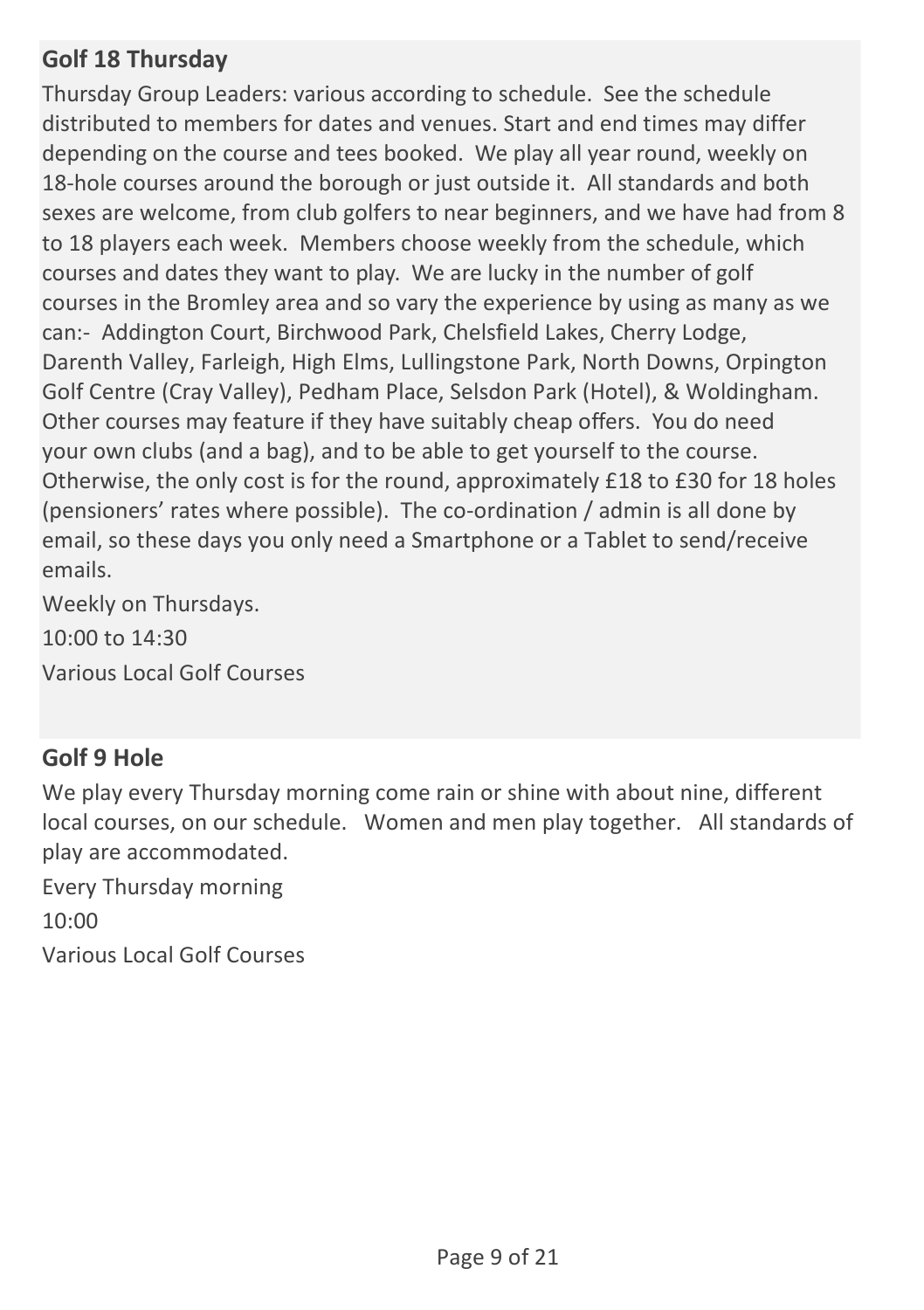#### Golf Lessons

An opportunity to join other beginners or improvers to have group lessons with a qualified professional Golf Coach. Payment on day.

Wednesdays weekly

Chelsfield Lakes Golf Centre

#### Golf Society

We play all the year round on both 18-hole and 9-hole courses. There are plenty of local courses to choose from and we use most of them. This Group list is used for pan-group messages to Monday & Thursday 18, and 9 hole sections so that no duplications are created.

Thursdays weekly, alternate Mondays  $10:00$ 

Various Local Golf Courses

## Health & Fitness

#### Keep Fit

For ladies. A qualified instructor leads the group. Structured exercise to music. Details and venue to be confirmed.

Bromley Parish Church - St Peter and St Paul Mondays weekly 14:00 to 15:00

#### Rambles

Please see U3A Newsletter (Pathways)for dates and routes of walks. Walks are planned up to March 15th 2022 as follows: Jan 4th and 20th; Feb 1st and 16th; March 3rd and 15th.

Various Locations TBA up to twice a month 10:00 to 15:00

#### History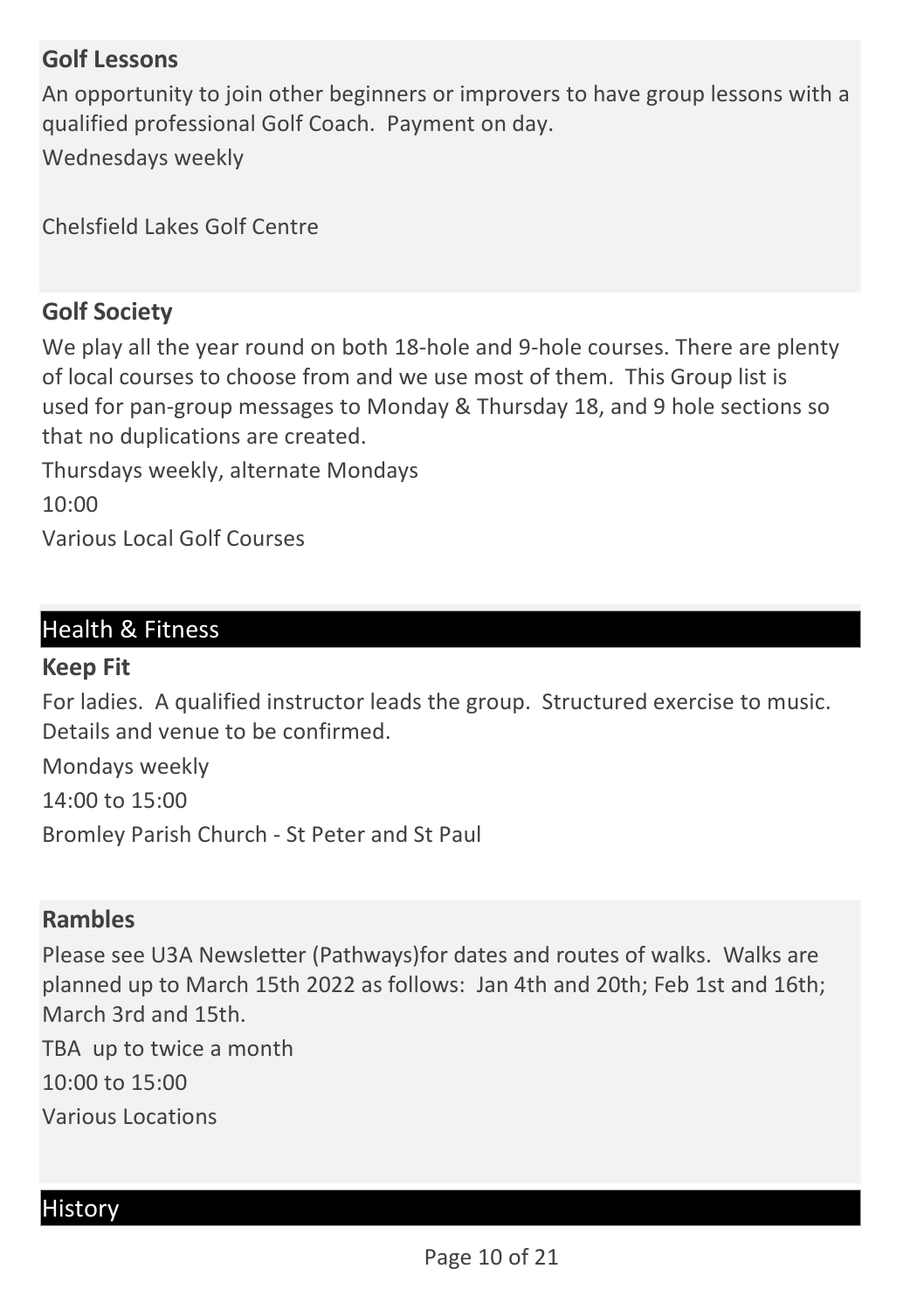## Genealogy, Intermediate

We are a small group and meet in members houses. At meetings we discuss what we have done in the past month and offer advice and sources for further research. Some members use the Internet for research. We welcome new members.

Member Home 4th Wednesday monthly  $14:00$ 

#### Genealogy, Mixed

A small group (max.10) We discuss what we have been doing and try to help our research by talking about the resources that are available, running online searches to find information and demonstrate the websites and software that we have access to.

zoom-online Last Tuesday monthly 14:30

#### History - World History

The group addresses a wide variety of historical topics by means of group member presentations and an occasional outside visiting speaker. Discussion is encouraged.

Member Home Friday fortnightly 10:15

#### History for Pleasure

A member delivers a paper on a topic of their choice from the period 1066 to 1914. Topics can be set in Britain or Worldwide. Each member presents a paper once a year.

4th Thursday monthly

10:00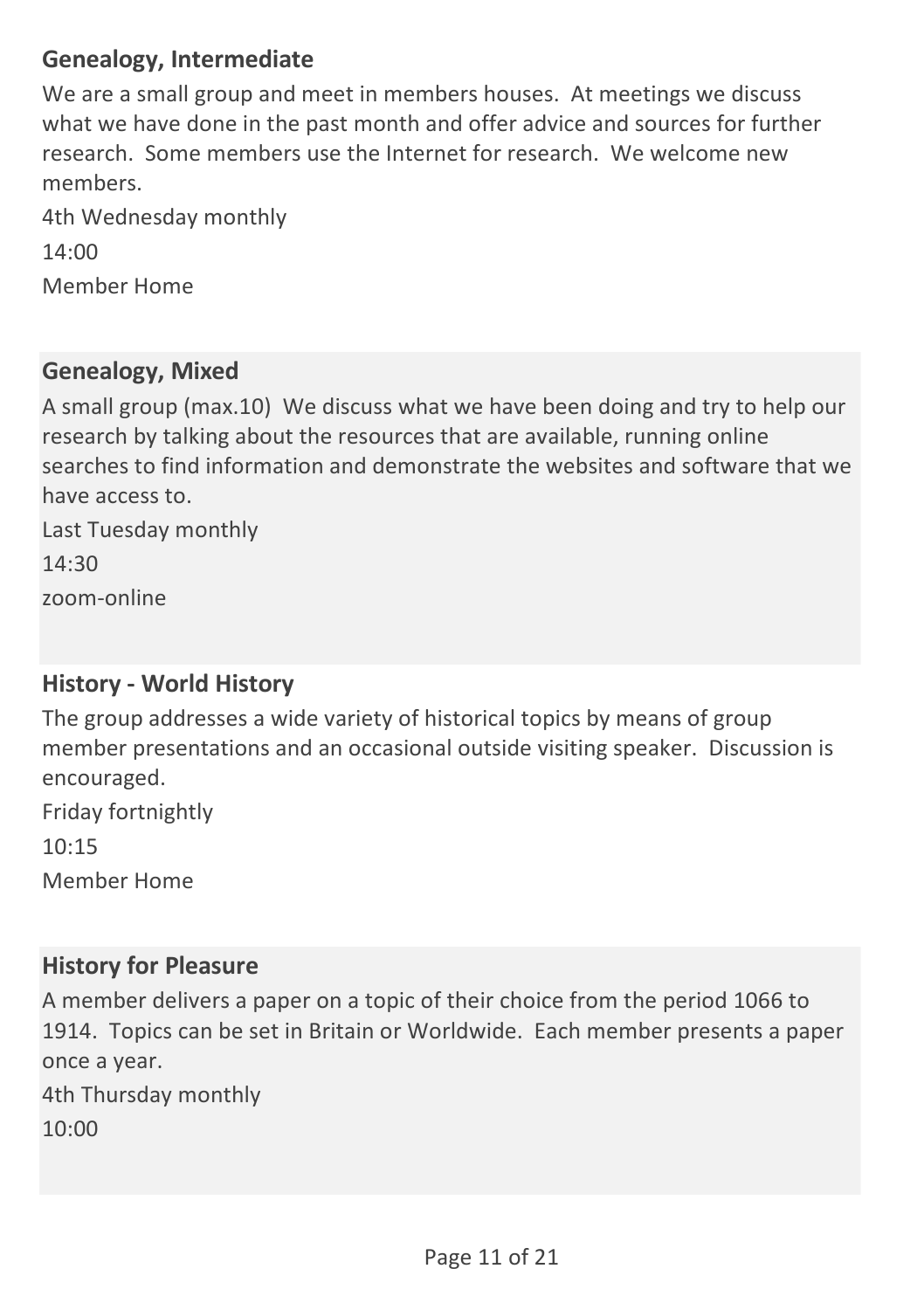## History Through Biography

Bromley Parish Church - St Peter and St Paul Members choose an event or person to research and present to the group. New members welcome. Starting New Year 2022 2nd and 4th Monday each month 10:00

#### Languages

#### French Conversation

Member Home A small, friendly intermediate group with a French-speaking facilitator. Sessions last 2 hours. 1st & 3rd Wednesdays monthly 13:30 to 15:30

## French conversation - advanced

A friendly, informal group of fairly fluent French speakers meets in a member's home in Bromley. Meetings last 2 hours and cover a wide variety of topics as well as general conversation. The group is currently full but contact the Group Leader for the current situation.

Member Home Monday fortnightly 14:00 to 16:00

## French Lower Intermediate

Member Home A conversational self-help group. Fridays weekly  $10:00$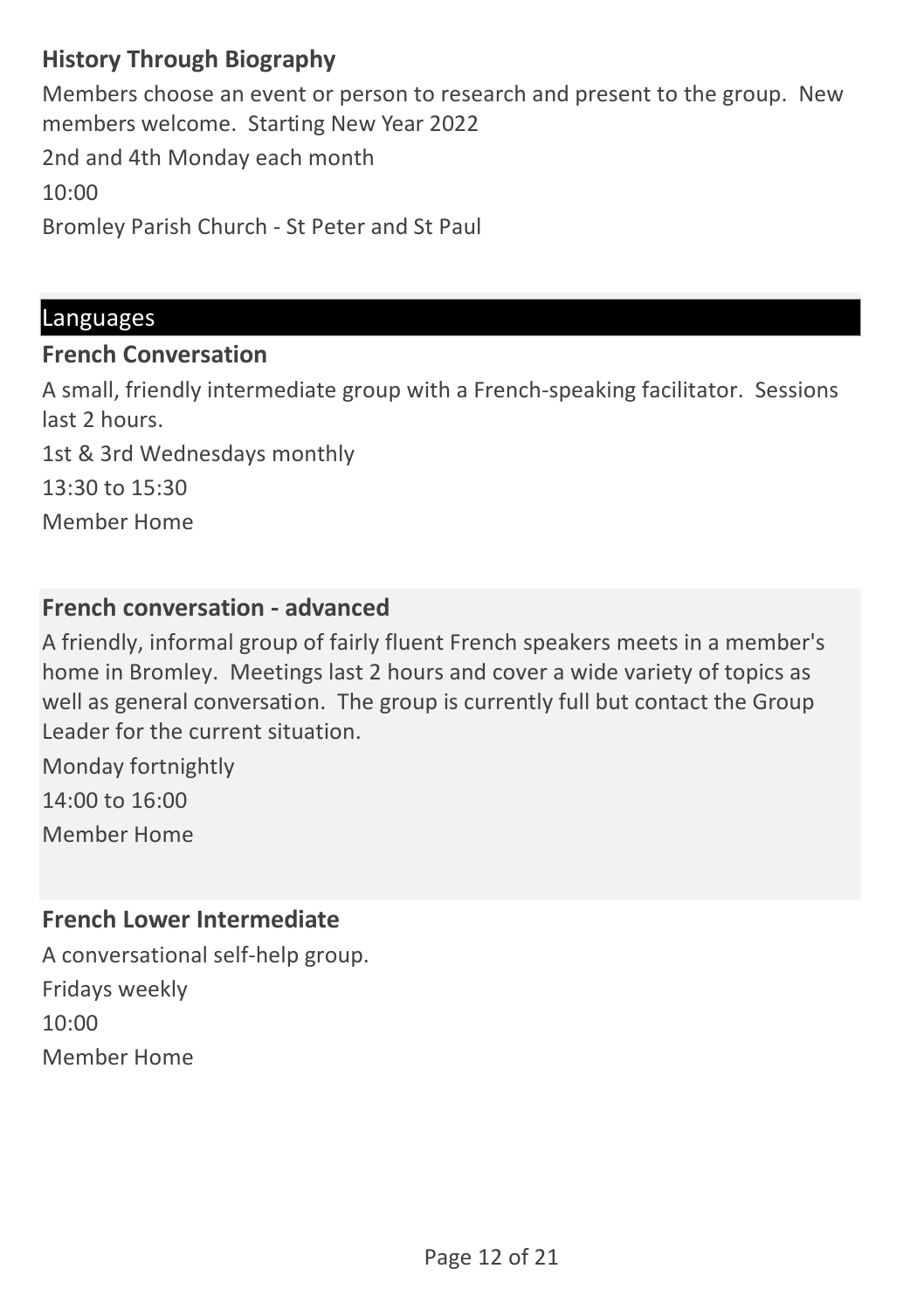## French Parlons Francais 1

A1-B1 French language level language activities around a discussion topic. Meetings held via Zoom video conferencing on the 2nd and 4th Thursday of the month until 31/03/2022. Meetings moving to face to face from 1st April 2022, @ 11.30 in Bromley Community House café subject to COVID situation.

2nd & 4th Thursday of the month am 09:45 to 10:45

zoom-online

#### French Parlons Français 2

B2+ French language level language activities around a discussion topic. Meetings held via Zoom video conferencing on the 2nd and 4th Thursday of the month until 31/03/2022. Meetings moving to face to face from 1st April 2022, @ 11.30 in Bromley Community House café subject to the current COVID situation.

zoom-online 2nd & 4th Thursday of the month 11:00 to 12:00

#### French Self Help Intermediate

Gain confidence in reading, conversation and discussion with the help of the journal La vie Outre Manche.

Member Home Tuesdays weekly 09:45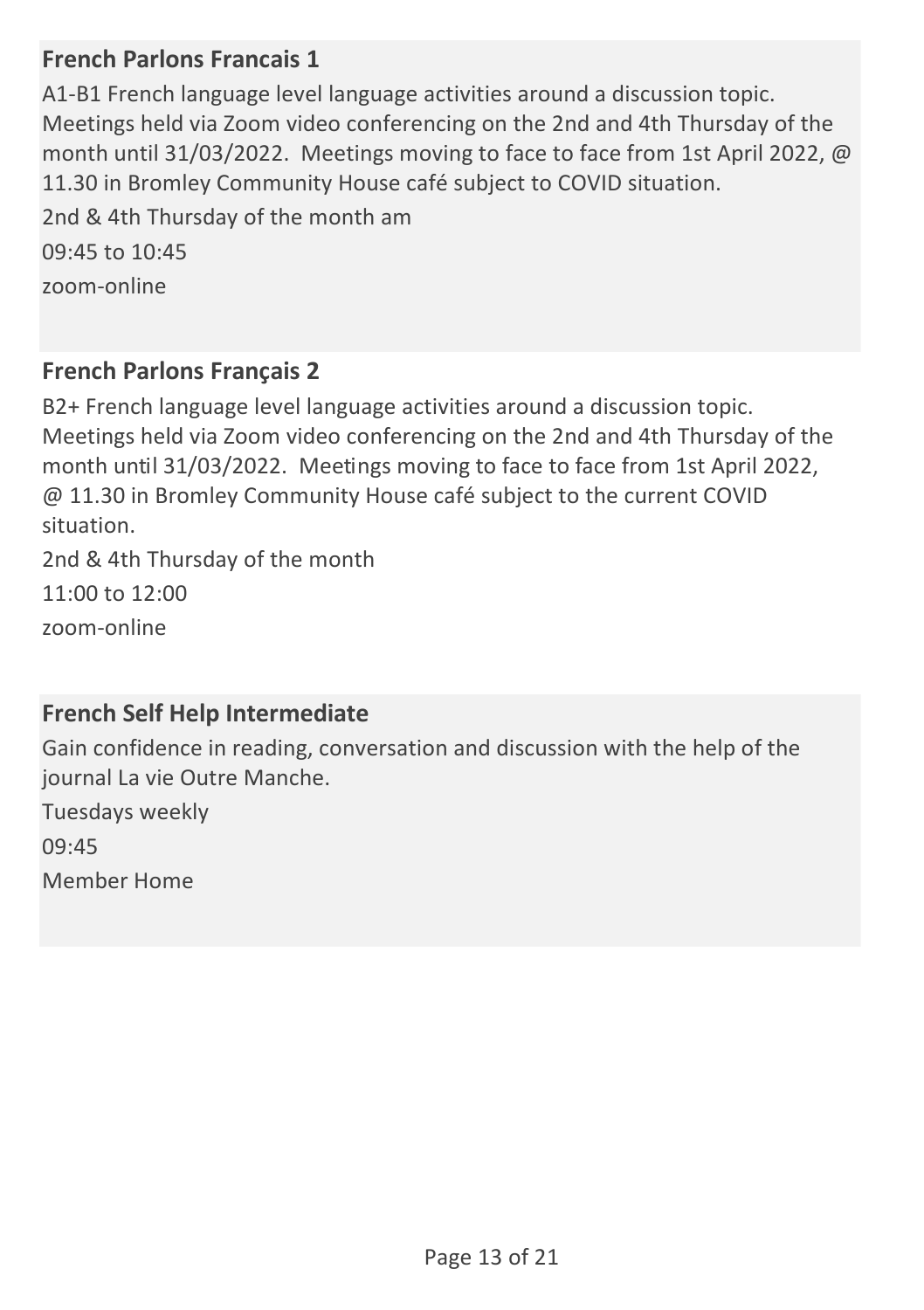## French-Contemporary Literature

Les reunions de lecture de littérature française contemporaine sont organisées le premier et troisième mardi matin de chaque mois à tour de rôle chez différents membres du groupe, sauf en août et pendant les vacances de Noël. Nous préférons lire des textes légers et amusants. Nous lisons en français et discutons ensuite des textes en anglais.

Member Home 1st and 3rd Tuesdays of the month 10:15 to 12:15

## German Intermed Conversation 1

Meets on 1st and 3rd Tuesdays in the month concentrates on conversation, using current affairs and German culture, traditions and history as topics. Meets on 1st and 3rd Tuesdays in the month  $14.30$ 

## German Intermed Conversation 2

Meets on 2nd and 4th Tuesdays in the month and focusses on reading intermediate level books and aural comprehension via CDs, interspersed with basic general conversation.

Meets on 2nd and 4th Tuesdays in the month

## Italian Conversation

Conversation on topics of general interest and Italy-related themes for those with some fluency in the language.

Member Home 1st Thursday monthly 14:30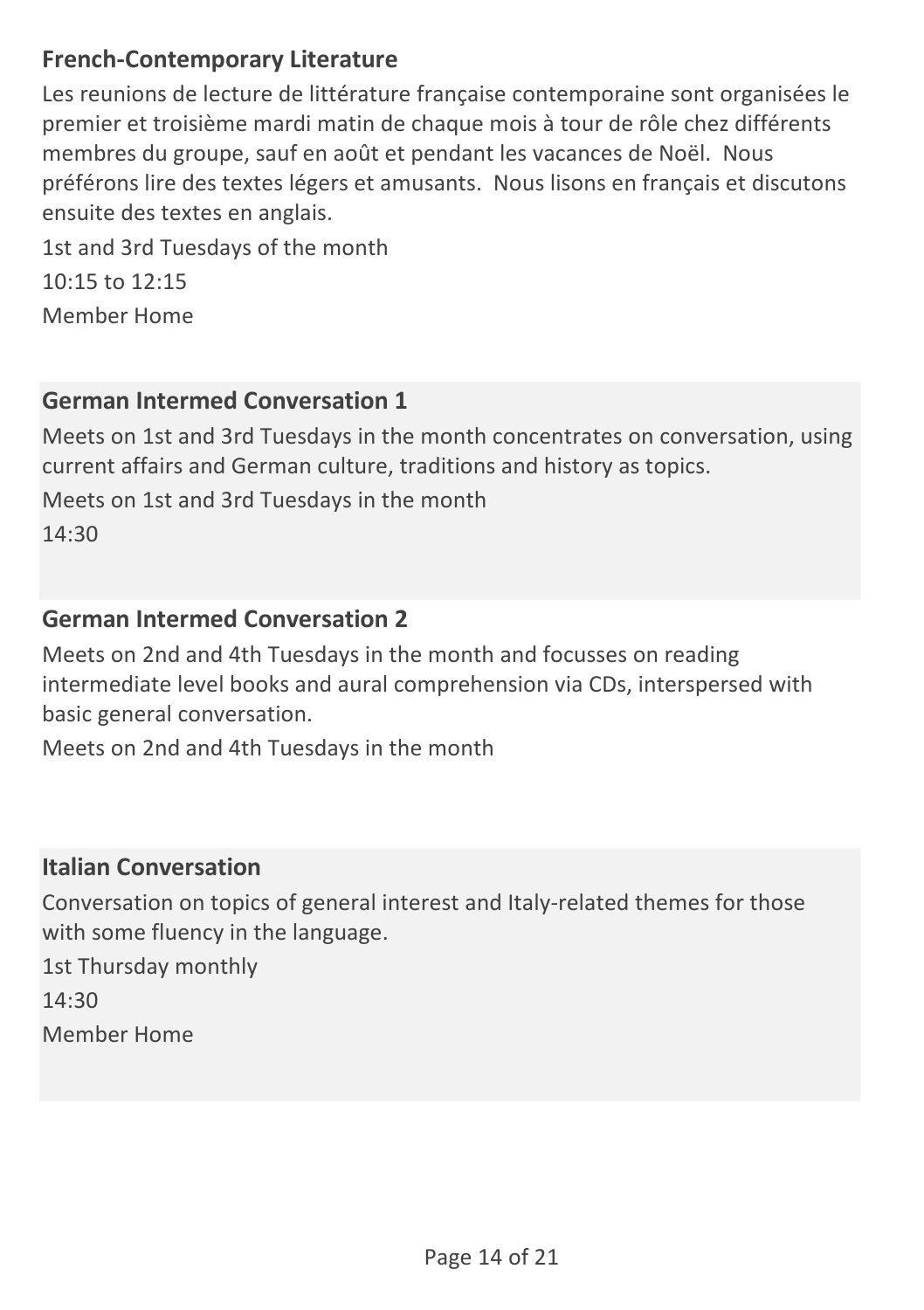## Italian Conversation (Tuesday)

This is a mixed ability group; we combine conversation, translation of news items etc., and sometimes prepare a brief talk on a topic of interest.

Member Home Tuesday weekly 14:30

## Spanish Advanced

Member Home The standard needed is good conversational Spanish on a range of topics - some of the group are fluent, and others are competent. 1st and 3rd Thursday each month 14:00 to 16:00

## Spanish Intermediate

Suitable for those who have studied Spanish for about 3 years or have equivalent knowledge of the language. Conversation and discussion in Spanish. Listening comprehension. Reading and some grammar.

Member Home Wednesday weekly 10:00 to 12:00

## Maths, Science & Technology

## **Mathematics**

Members follow up mathematical ideas with an open ended approach and informal discussion (not too serious) Extensive mathematical knowledge not required.

Member Home 1st & 3rd Thursday fortnightly 14:30 to 16:30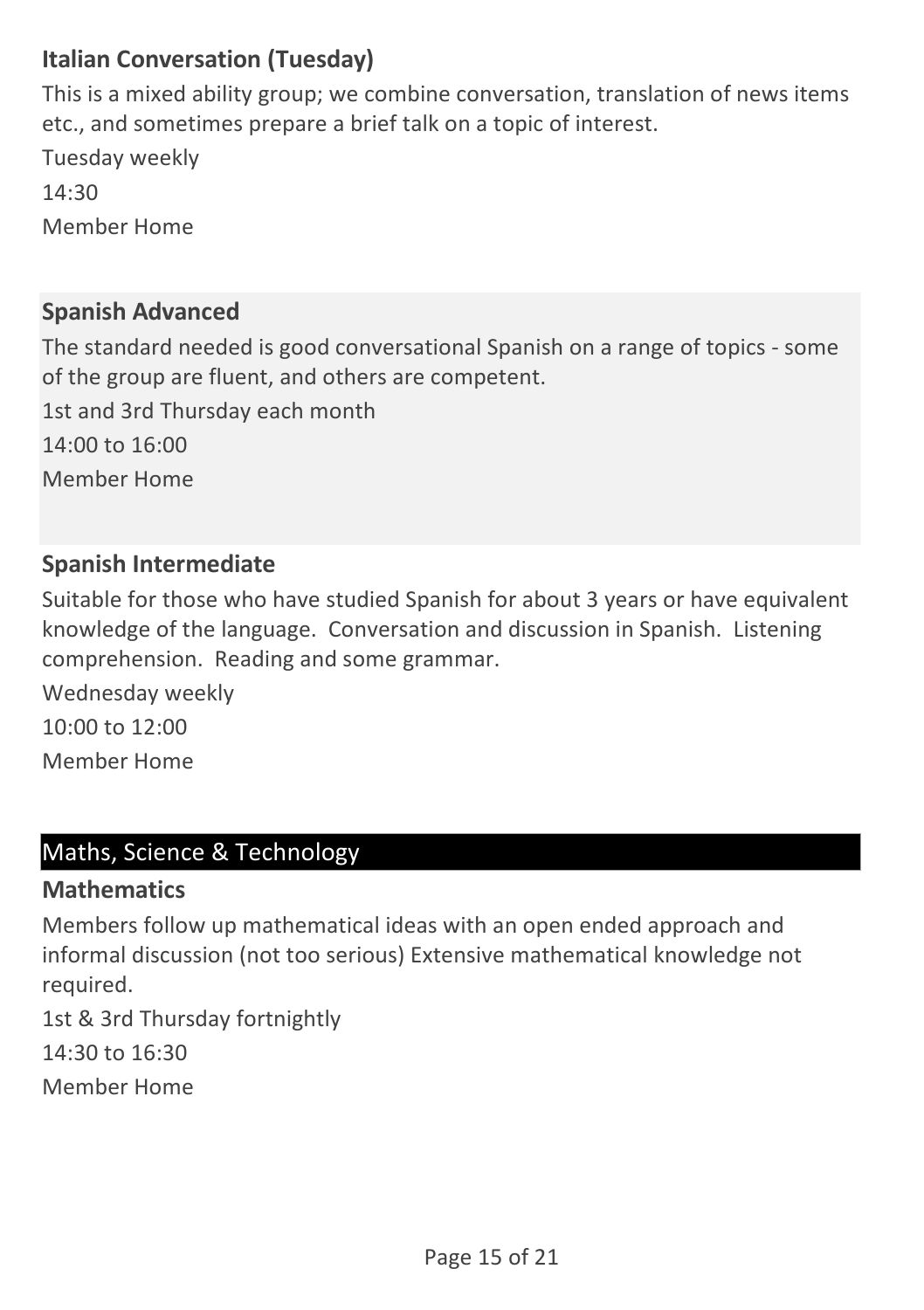## Science and Technology

We are a group of people who share an interest in this subject but with widely varying levels of knowledge and experience. Topics are chosen by the group in advance to give time to read up on them and one member introduces the session. 3rd Thursday

5th Floor Bromley Central Library 00:14 to 16:00

#### Music And Dance

#### Classical Guitar

Come and join our established Guitar group of intermediate and advanced players. You will need to read basic Guitar music notation.

2nd and 4th Wednesday 14:00 to 16:30

URC Beckenham

#### Dancing - Int Folk Dancing

International Folk dancing is taught and practised to authentic music. (Please wear soft-soled shoes). There is a small fee.

St Marks Church Hall 1st and 3rd THURSDAY 14:00

#### Music Appreciation, Classical

This group enjoys a wide variety of classical music. Members take turns to research and present music on CDs to the rest of the group.

Member Home 2nd Wednesday monthly  $14:00$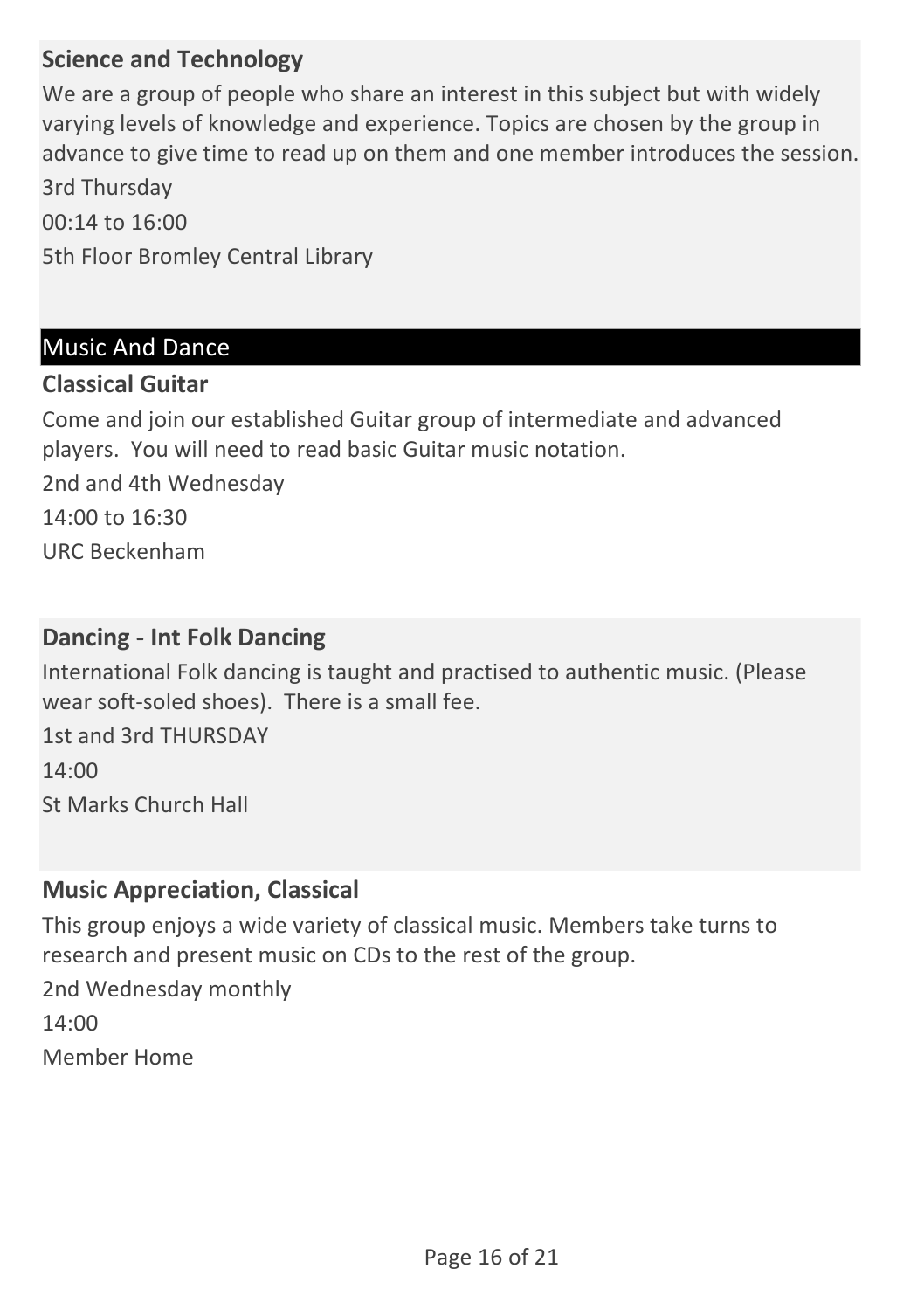## Music, 60s music, Jazz

A roomful of Avids (BBC Radio 2s Sounds of the Sixties) assemble monthly to share/celebrate/educate/bop/discover each others musical favourites, ranging from Twist And Shout to Petite Fleur. Crock 'n roll?

Member Home Last Friday monthly 14:00 to 16:00

#### Singing - Memory Singers

Our focus is to help people with dementia and to support their carers, who accompany them. Members are welcome to join as helpers, chatting to people with dementia and their carers, distributing and collecting the song sheets, helping with refreshments etc.

URC Bromley Wednesdays, Weekly 14:00 to 15:30

#### Singing for fun

An opportunity for all singers (whatever their ability) to sing a range of wellknown light-hearted songs. New members welcome.

URC Bromley Thursdays fortnightly 14:00 to 16:00

## Open Groups

#### General Meetings

URC Bromley GENERAL MEETINGS: These are meetings to which any U3A Bromley member is welcome. There is always a speaker. They are held at the United Reformed Church, Widmore Road, Bromley at 10.30 am on the third Tuesday each month. 2nd April 2022 then every third Tuesday 00:10 to 00:12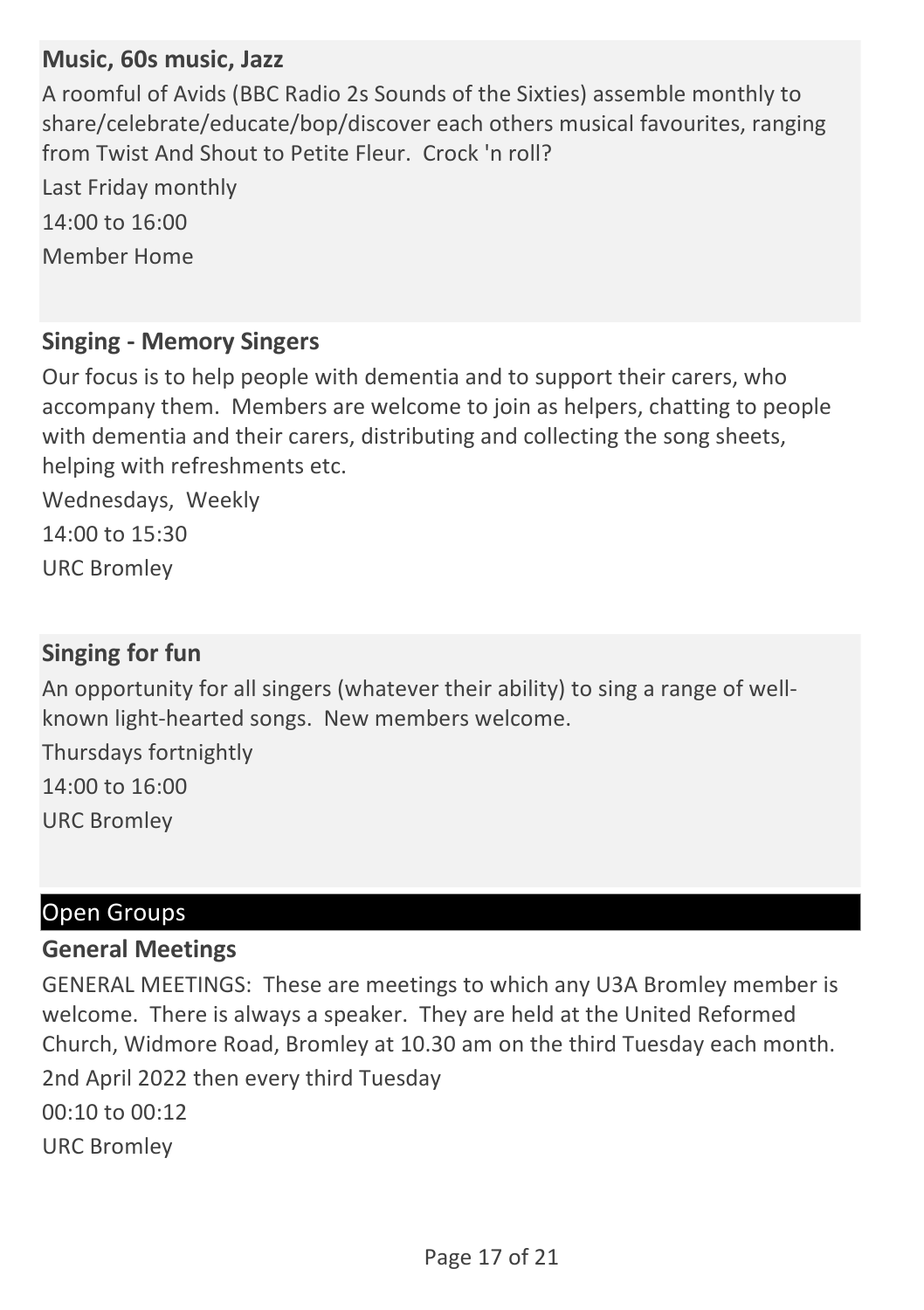#### Local Visits

This informal, rather ad hoc group enjoys an outing most months of the year.

The majority in London but some in Bromley. Members of the group are informed of future planned outings by email. Ad hoc

#### Outings By Public Transport

Outings planned in January, March and May 2022. For full details see the U3A Bromley newsletter.

Bi-monthly

## Theatre Group

Monthly meetings have speakers covering all aspects of theatre and entertainment. Most meetings now at Bromley Little Theatre North Street Bromley BR1 1SB. Check before attending if new member. Outings and theatre visits also arranged, for details check U3A Bromley newsletter.

Various Locations 2nd Thursday monthly 14:15 to 15:45

## Philosophy & Psychology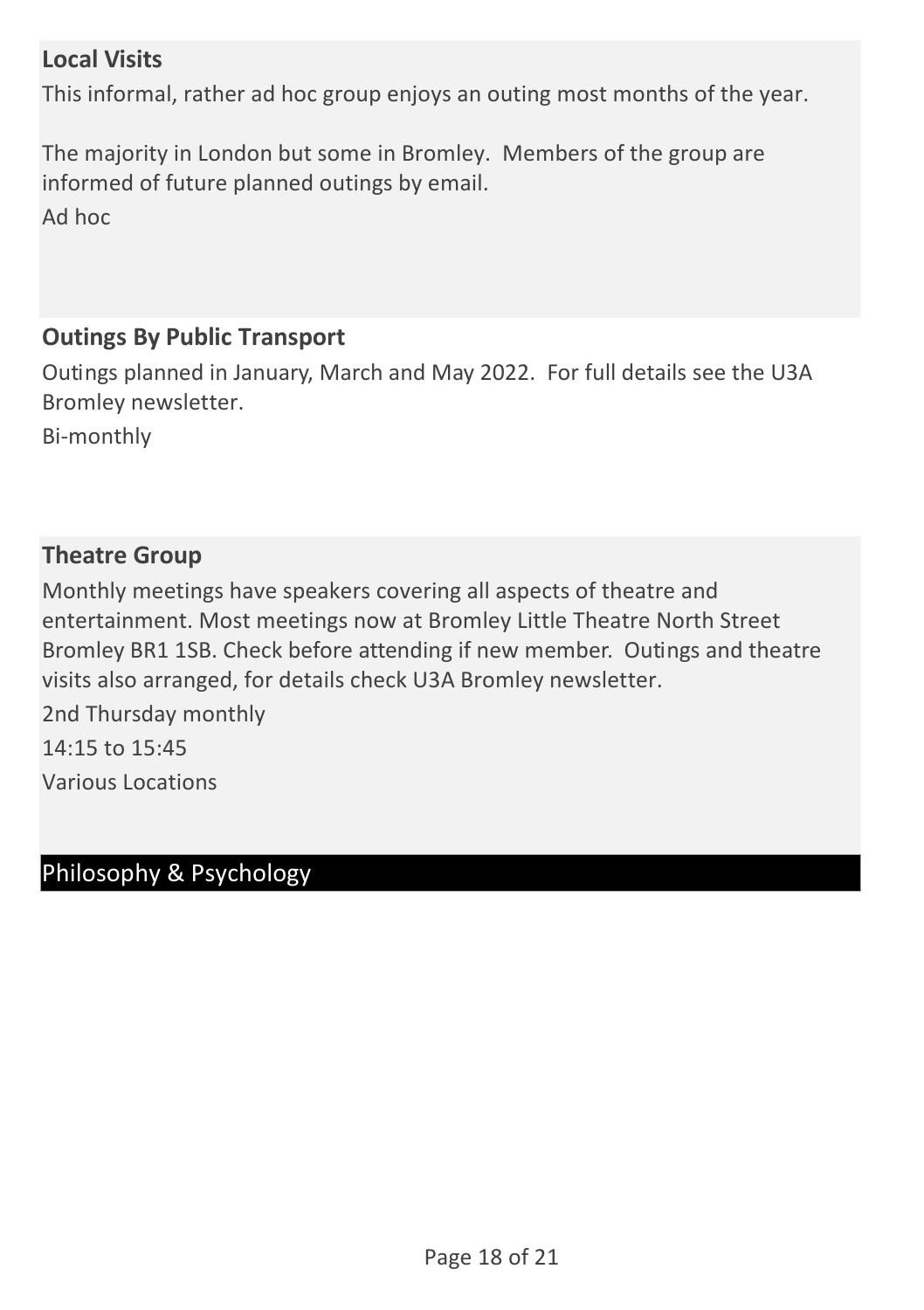## Philosophy

The group continues to study the development of philosophical thought from pre Socratic times to the present day. We are using a new series of half-hour lectures on DVDs in 'The Great Courses' series. The designated leader, having previously viewed the DVD and the transcript, prepares an introduction, setting out some of the main concepts covered in the DVD lecture. This takes us about an hour when we break for refreshments. In the second half the leader will have identified some questions to focus our general discussion on the issues raised earlier.

Small Hall Bromley Central Library Mondays 10:00 to 12:00

#### Psychology

Watching other peoples behaviour and trying to fathom out why they act the way they do and what is going on in their minds is a universal human activity.

Psychologists try to understand human behaviour and formulate theories to explain the reasons behind it by approaching the study in a systematic and objective way.

Bromley Parish Church - St Peter and St Paul Monday afternoon fortnightly- usually 2nd and 4th 14:00 to 16:00

Wider Horizons

## Photography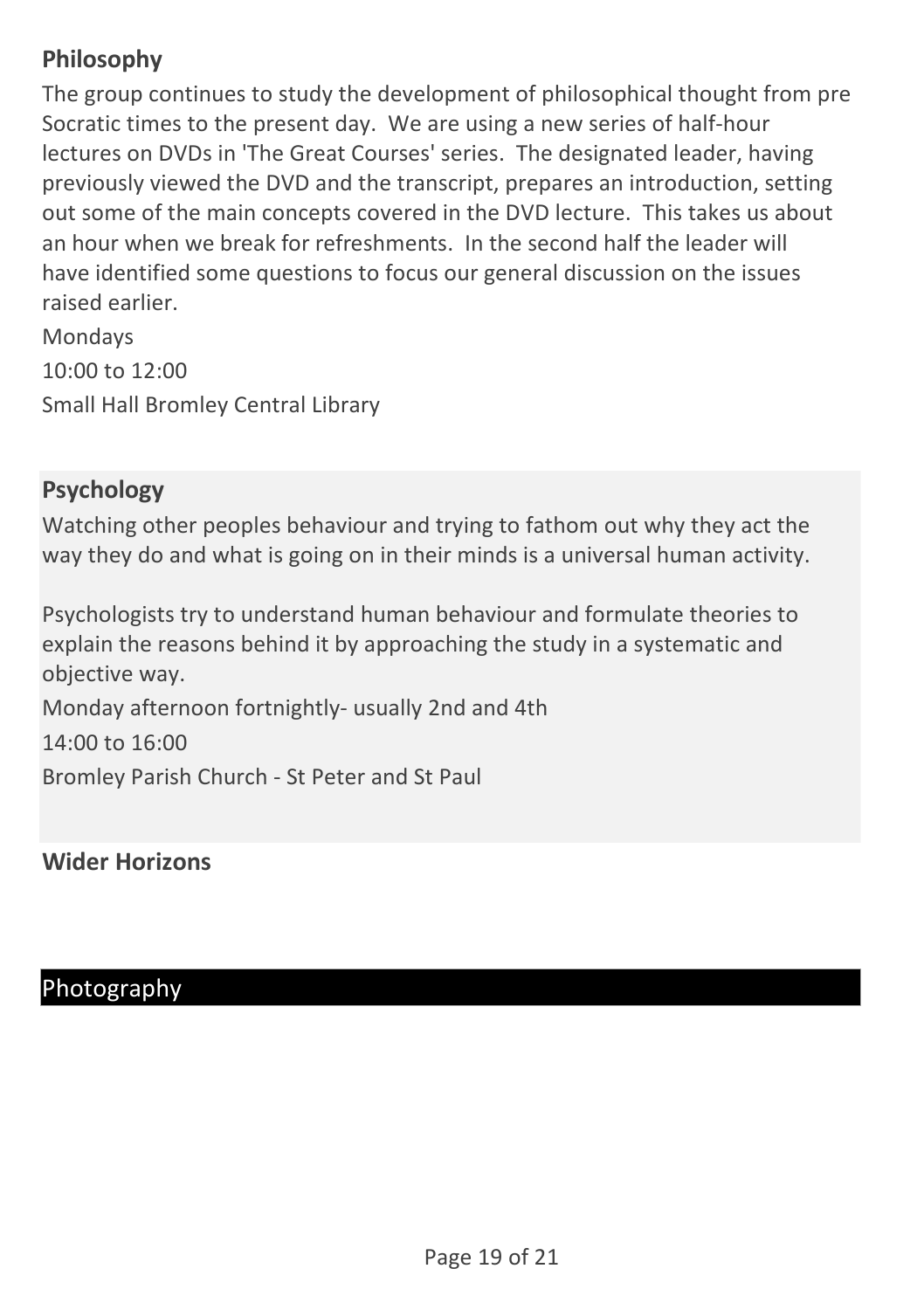## Camera Club

To promote the use of cameras together with the use of photographic manipulation software such as Adobe Photoshop, Photoshop Elements and similar products. Currently we are holding meetings via video conferencing using Zoom. From September to June we meet 1st & 3rd Mondays. We meet online to discuss members' images via Zoom every other Tuesday (ie 2nd & 4th Tuesdays).

zoom-online 1st & 3rd Mondays monthly 10:00 to 12:00

## Social Studies

## Social Studies

Bromley Parish Church - St Peter and St Paul What makes our society tick in the way that it does? How could it tick better? We have three terms of 6 sessions each, generally at fortnightly intervals. Fridays fortnightly 10:00 to 12:00

## **Theatre**

## Play Reading Group 1

The group meets in private houses to read plays, sight unseen. Members take turns to select and cast the plays.

3rd Thursday monthly

14:00

Member Home